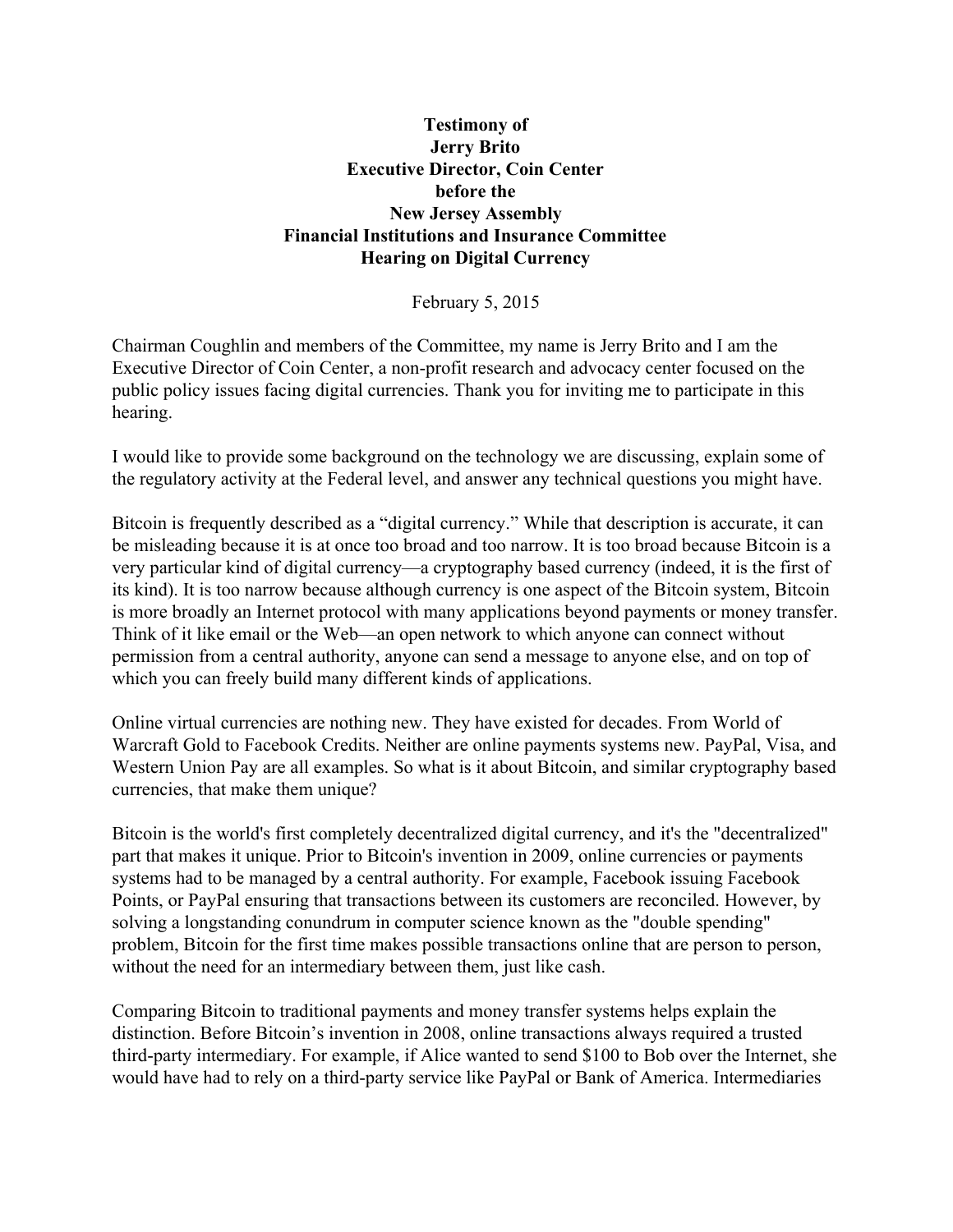like PayPal keep a ledger of account holders' balances. When Alice sends Bob \$100, PayPal deducts the amount from her account and adds it to Bob's account.

Without such intermediaries, digital money could be spent twice.Alice could send \$100 to Bob by attaching a money file to a message. But just as with email, sending an attachment does not remove it from one's computer. Alice would retain a perfect copy of the money file after she had sent it. She could then easily send the same \$100 to Charlie.

Bitcoin's invention is revolutionary because for the first time the double-spending problem can be solved without the need for a third party. Bitcoin does this by distributing the necessary ledger among all the users of the system via a peer-to-peer network. Every transaction that occurs in the Bitcoin network is registered in this distributed *public* ledger, which is called the blockchain. New transactions are checked against the blockchain to ensure that the same bitcoins have not been previously spent, thus eliminating the double-spending problem. The global peer-to-peer network, composed of thousands of users, takes the place of an intermediary; Alice and Bob can transact online without a third party intermediary.

And how is this possible? With Bitcoin, transactions are verified, and double-spending is prevented, through the clever use of public-key cryptography. Public-key cryptography requires that each user be assigned two "keys," one private key that is kept secret like a password, and one public key that can be shared with the world. When Alice decides to transfer bitcoins to Bob, she creates a message, called a "transaction," which contains Bob's public key and how many coins she is sending. She then "signs" it with her private key and broadcasts the message over the network. By looking at Alice's *public* key, anyone can verify that the transaction was indeed signed with her *private* key, that it is an authentic exchange, and that Bob is the new owner of the funds. The transaction—and thus the transfer of ownership of the bitcoins—is recorded, time-stamped, and displayed in one "block" of the blockchain. Public-key cryptography ensures that all computers in the network have a constantly updated and verified record of all transactions within the Bitcoin network, which prevents double-spending and fraud.

Out of technical necessity, transactions on the Bitcoin network are not denominated in dollars or euros or yen as they are on PayPal, but are instead denominated in bitcoins. This makes bitcoin a virtual currency in addition to a decentralized public ledger. The value of the currency is not derived from gold or government fiat, but from the value that people assign to it. The dollar value of a bitcoin is determined on an open market, just as is the exchange rate between different world currencies. The total number of bitcoins that will ever be issued, as well as the rate at which they are algorithmically released into the ecosystem, is not determined by any person, company, or central bank, but has instead been predetermined at the time the protocol was established.

To date, bitcoins have represented money at a floating exchange rate, and the Bitcoin network has been employed as a fast and inexpensive payments or money transfer system. But there is no reason why particular bitcoins could not represent something besides money. If we conceive of bitcoins simply as tokens, then other applications become apparent. For example, we could agree that a particular bitcoin (or, indeed, an infinitesimally small fraction of a bitcoin so as to allow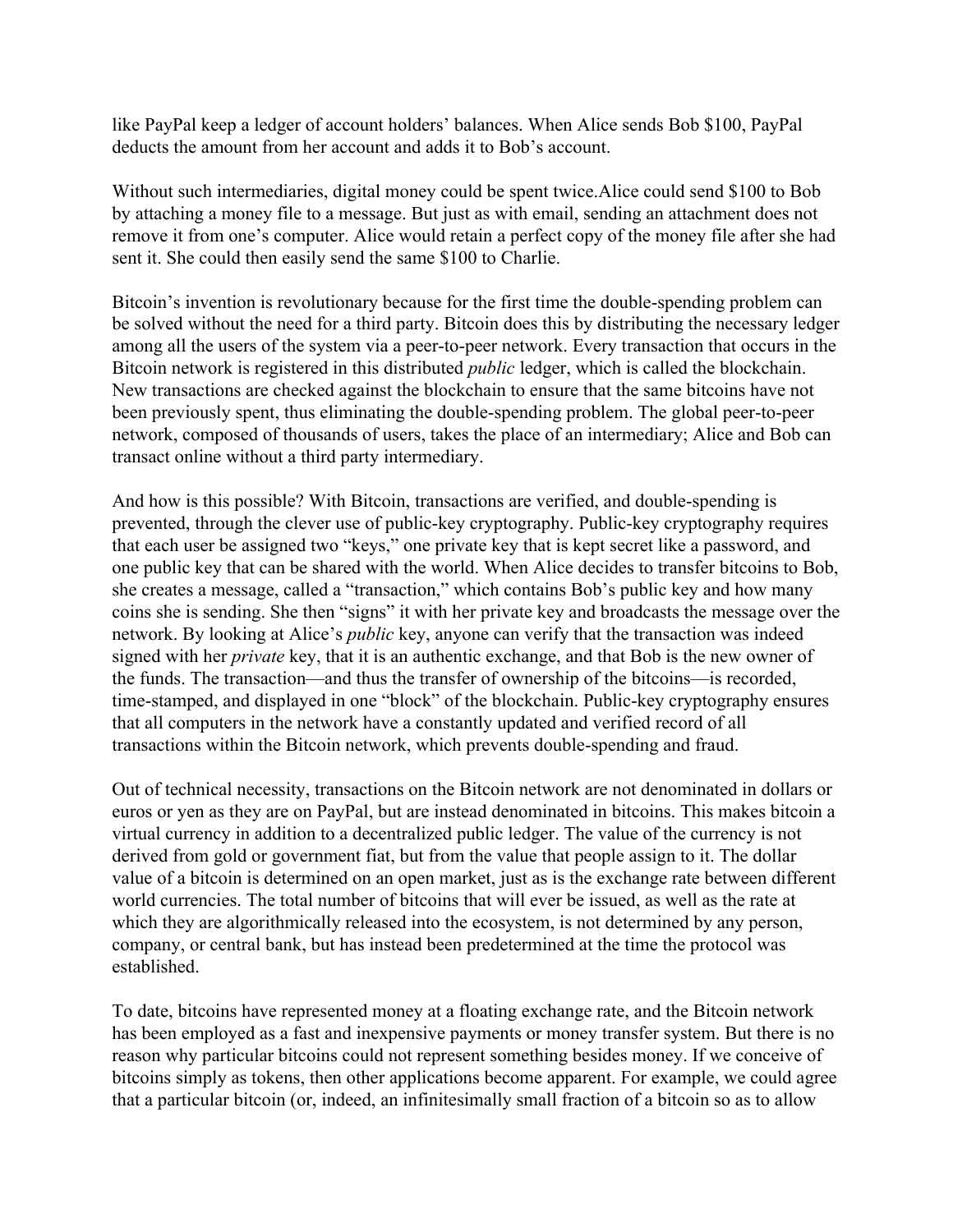for many tokens) represents a house, a car, a share of stock, a futures contract, or an ounce of gold. Conceived of in this way, the Bitcoin blockchain then becomes more than just a payment system. It can be a completely decentralized and perfectly reconciled property registry.

Bitcoin is therefore an open platform for innovation, just like the Internet itself. In fact, Bitcoin looks today very much like the Internet did in 1995. Some dismissed the Internet then as a curiosity, but many could see that such an open platform for innovation would allow for world-changing applications to be built on top of it. Few in 1995 could have foreseen Facebook or Skype or Netflix, but they could see that all the building blocks were there for some amazing innovations. Bitcoin is like that today. We can't conceive yet what will be the killer applications, but it's pretty obvious that they will come.

Bitcoin faces some challenges, however, and chief among them is regulatory uncertainty, especially at the state level. If we think back again to the early Internet, it was not until the government made it clear that it would pursue a light-touch regulatory approach, that Internet innovation really took off. Bitcoin today is in need of a similar commitment from government.

If Coin Center could offer two guiding principles for you to use when considering policy related to Bitcoin they would be clarity and innovation. Clarity in terms of how existing regulations would apply to this new technology—rules of the road for bitcoin companies seeking to operate in New Jersey. And to always measure new policies against their impact on continued innovation.

If you need any further assistance as you consider digital currencies, please do not hesitate to contact us at Coin Center. Our mission is to build a better understanding of these technologies and to promote a regulatory climate that preserves the freedom to innovate using blockchain technologies. We do this by producing and publishing policy research from respected academics and experts, by educating policymakers and the media about blockchain technology, and where appropriate advocacy for policies at the state and federal level consistent with our mission. For your reference, below is a list of some of Coin Center's plain-language backgrounders that you may wish to reference. More information is available on our website at CoinCenter.org.

#### *How Anonymous is Bitcoin?*by Adam Ludwin, Jan 20, 2015.

Adam Ludwin, Co-Founder of Chain.com, differentiates between anonymity and privacy in financial tools. http://coincenter.org/2015/01/anonymous-bitcoin/

#### *Is Bitcoin Regulated?*by Jerry Brito, Jan 13, 2015.

Coin Center Executive Director Jerry Brito debunks the common misconception about Bitcoin that it is not regulated. http://coincenter.org/2015/01/bitcoin-regulated/